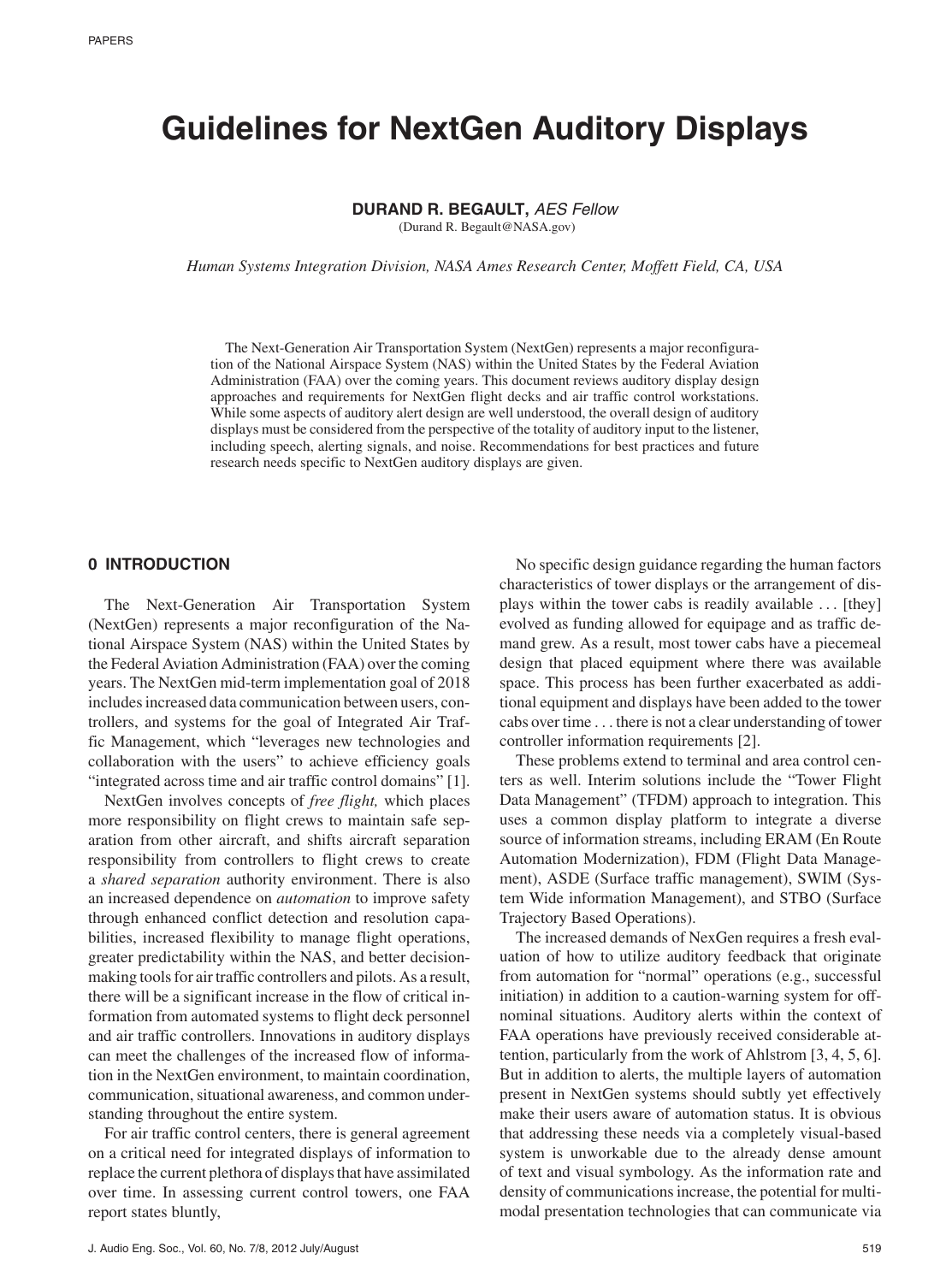BEGAULT PAPERS



Fig. 1. Weather information display and sound source

visual, auditory, and even tactile-haptic sensation becomes more relevant.

From the standpoint of audio communications engineering, an integrated approach is advocated in consideration of the entirety of acoustic information that arrives at the ears of NextGen pilots and controllers. The control of this entire "acoustic scene" is via the design of an integrated *auditory display*—including radio communications, synthetic speech, caution and warning, and confirmatory audio feedback. As with the visual display strategies for future towers, successful design of an auditory display will depend on integration and consolidation of auditory alerts as well as all types of acoustic signals. It also requires careful assessment of concurrent undesired or uncontrolled sound, i.e., "noise," that arrives simultaneously at the ears. The success of an auditory display in conveying a message involves consideration of the influence of each stage in a 'source-medium-receiver' model of communication. In other words, information from the auditory display (the source) must be evaluated in terms of the medium (communication equipment within an acoustic environment: the control room) and the end user (perception and cognition).

# **1 CURRENT CONTROL TOWER AUDIO DISPLAYS**

The following illustrates some common problems in current air traffic control rooms that would be mitigated via an integrated auditory display. Fig. 1 shows two photos of a weather information display. The display itself has a small loudspeaker that conveys an alert under certain conditions (arrow, left picture); note the hand microphone in close proximity. Located behind this display is an additional loudspeaker (right arrow) whose exact function was unknown to the interviewed controller. The location of this loudspeaker to the rear of the display, behind the console and in front of the reflective window is non-optimal for acoustical transmission. Furthermore, its signal would be co-located directionally with the weather display signal. Finally, the microphone's close proximity to the loudspeakers is non-optimal. Each system's alert comes from its specific hardware loudspeaker. This exemplifies the problem of multiple, diverse auditory alerts that are not designed in consideration of optimal or effective communication to the listener.



Fig. 2. Telephone handsets in the tower

Fig. 2 represents the pervasive use of telephone handsets in the controller's working environment. The handsets on the right picture date from 1960s wall mounted designs; note the thumb-control volume wheel on the rightmost telephone (right arrow), presumably provided so that levels can be adjusted upward during a time of acoustic calamity (the design originally was intended for the hard-of-hearing). The handset on the left side, hooked over the top of the console as opposed to in a cradle, interfaces with the push-button interface, which also includes a loudspeaker (left arrows). A redundant handset interface is provided above, presumably for two persons to be listening simultaneously, over earpiece or loudspeaker, to two different channels. The ability for controllers to control levels, select channels, and communicate during specific scenarios is likely a function of the human adapting to the design, rather than from a careful consideration of human factors influencing the design. Such handsets are rapidly disappearing in everyday use in favor of hands-free headsets in the commercial world, including binaural "on-the-ear" headsets.

Significantly, controllers have individual volume adjustments available for alerts generated by different displays. Rather than the system determining the appropriate level of the alerts, and delivering the alert within a common framework, the user must tailor the levels for each type of display. One type of display has separate volume controls for "chime" and "speaker" with an indicator light to signal if alerts have been disabled ("tone removed"). The adjustments for another display allow the alarm and alerts to be separately switched on or off by means of the toggle switches and then their individual volume levels adjusted by the knobs.

The complexity of the interaction required by these systems to make an alert audible is representative of bad design, since it would be an easy matter to make alerts or alarms inaudible or too loud, and quite difficult to set to the correct level. Furthermore, multiple false alarms generated by a system will cause a user to attenuate or shut off the audio system. For example, the Minimum Safe Altitude Warning system (MSAW) can generate warning tones even when a controller intentionally infringed the altitude temporarily, and they offer no information to assist the problem solving process. "Currently, the separation loss audio alarms... are single condition alarms. That is, they offer no indication of the severity of the loss of separation. The alarm is the same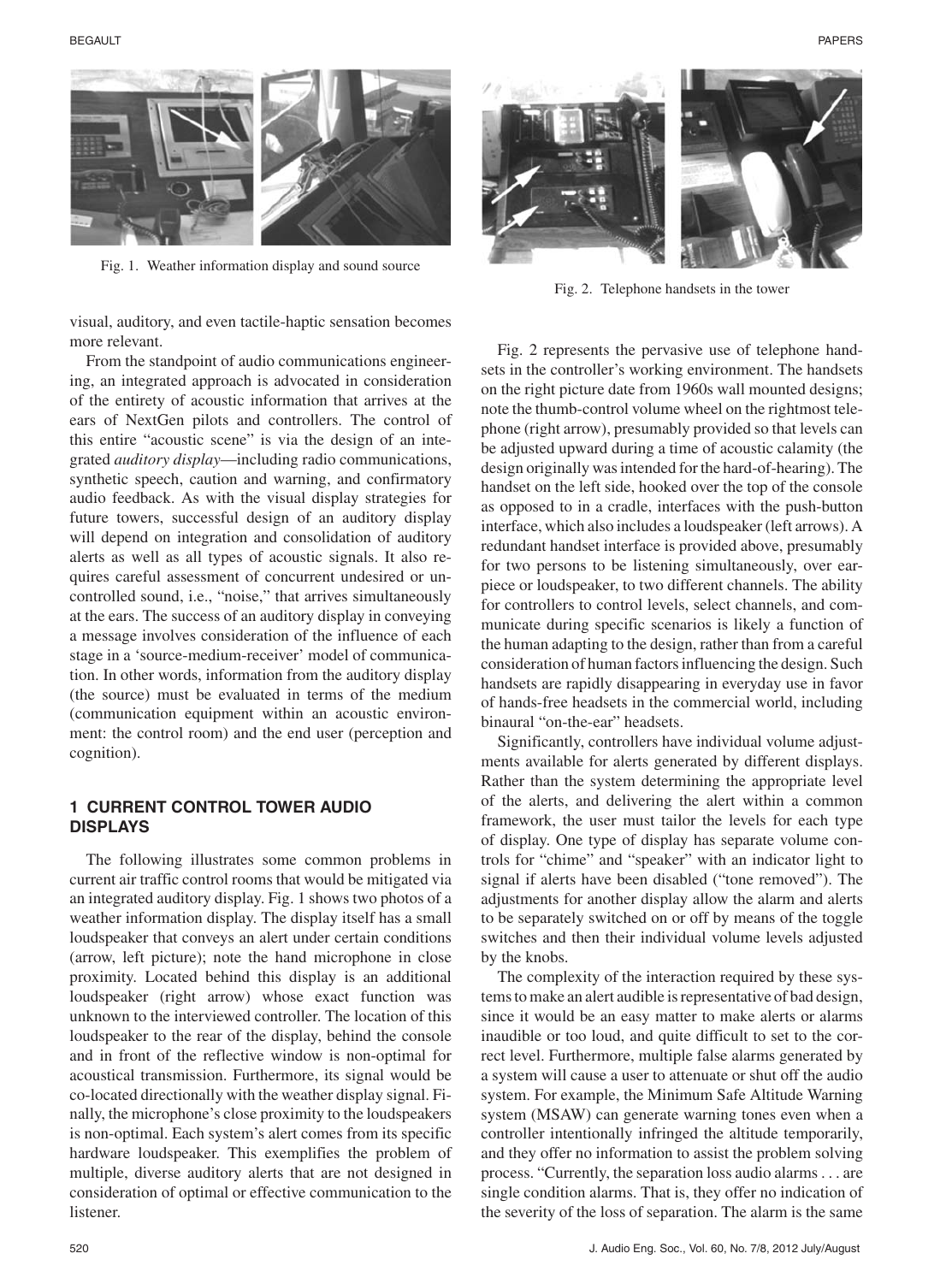if separation is 2 miles or 1/2 mile. If [air traffic control] issues instructions to an aircraft to correct the loss of separation but the problem continues or becomes worse, there is no specific indication of the increasing severity of the problem provided by the audio system" [7].

Air traffic controllers typically use "in-ear" singlechannel headsets similar to those used in some aircraft; the origin of these headsets can be seen in U.S. Patent 3,184,556 "Miniature headset-microphone adapted for use with a mask," filed in 1961 by Wallace Larkin. One ear is "plugged" while the other ear is exposed to background noise or for spoken communication. The sound quality of these devices is influenced by the use of microphone and earpiece "tubes" that are tuned to compensate for the frequency response deficiencies of the miniaturized components. Using a single ear over the course of a career with such a headset may result in temporary or permanent unilateral threshold shifts since the level at the ear is dependent on the user control. Far preferable would be the use of a contemporary "on-the-ear" (supra-aural) headset covering either or both ears, with a flexible electret microphone boom. Such designs allow face-face communication to occur without the use of an intercom, while monitoring signals delivered to the headset, including binaural ("spatial") displays of auditory information. Modern headsets such as these can offer an extended frequency range, are more comfortable, and are adjustable over the course of the working day to the ears based on preference. The integrated auditory display concept of controlling signals that reach the ear by *design* are enabled by considering modern transducers such as these.

## **2 PRINCIPLES FOR AUDITORY DISPLAY DESIGN**

The overall considerations for the design of an auditory display and the alerts it contains are consistent with general principles of good human factors engineering for high-stress human-machine interfaces (e.g., [6, 8, 9]) as well as principles of good user design in general.

Don Norman's influential book *The Design of Everyday Things* [10] highlighted the benefits of "user-centered design" as a first consideration over aesthetics or other factors. Norman's concept of *affordances* is introduced as an explicit, perceivable conceptual model for the basis of an understandable, coherent design, making "visible" the range and limits of its engendered activities. It is related to the well-known concept of forming a *mental model* of the world that influences behavior and aids in problem solving. In effect, an auditory display contains means of communicating the status of an outside world of machines and automation. A good auditory display design should allow understanding of this complexity via a mental model that is easily and consistently ascertainable among a group of users. Such a philosophy can be applied not only to the auditory display as a whole, but also to elements of the auditory display. These elements might include, as the result of an iterative design process, a specification of different voices so that different machine functions are associated with an

easily recognized human-like "identity,"<sup>1</sup> or auditory alerts designed for ease of discrimination.

The industrial designer Dieter Rams is well known for articulating his "ten principles of good design" [11] of which four principles are most applicable to the design of auditory alerts: <sup>2</sup>

*Good design makes a product useful. Good design makes a product understandable. Good design is unobtrusive. Good design is as little design as possible.*

These four principles are mirrored in several requirements and best practices for the design of auditory displays. Note that the "product" described in the first two principles is not the alert or other single element of the auditory display itself, but rather the complex world of the airspace operations represented by the NextGen automation system, for which the controller must create a mental model and access information in a prescribed manner. Most applicable to good alert design are the principles of "unobtrusive" and "as little design as possible." The opposite condition of unobtrusiveness is *nuisance,* which for alerts can create not only a disturbing but also unsafe condition when alerts are ignored, shut down, or regarded as false. Furthermore, the conventional wisdom for the design of auditory alerts converges toward using a *minimal* approach, where both the quantity and frequency of auditory alerts is minimized.

The acoustic environment of the controller's environment must be considered in its entirety, for both undesirable sounds (e.g., reverberation; acoustic intrusion from other persons) and the desired sounds that are communicated by the display. These desired sounds include radio communications, tones, and (perhaps) synthetic speech generated by the caution and warning system. Equally as important for consideration are so-called "innocuous sounds" that help communicate "normal operation": for example, a constant "purring" noise from a display that is recognized by experience as "normal" or expected, versus sounds that result from off-nominal conditions. These sounds can be useful, yet can also act to occlude, or mask, other layers of information.

For complex human-computer interaction, auditory display design may require audio feedback to a user that a specific operation has been successfully accomplished. This type of feedback is not properly an alert but still must be considered in the larger design of the auditory display. For instance, in a Route Assessment Tool (RAT) being developed for NextGen flight deck navigation displays, two separate manual operations yielded an "armed" and "triggered" condition [12]. It was found that separate confirmatory sounds enabled participants to more easily distinguish

<sup>&</sup>lt;sup>1</sup> One operations center uses the voices of cartoon characters for alerts (including Tweety Bird and Yosemite Sam) not only to draw attention, but also for discrimination between systems (personal communication, Greg Dyer).

The other six principles articulated by Rams are: "Good design is innovative. Good design is aesthetic. Good design is honest. Good design is long-lasting. Good design is thorough down to the last detail. Good design is environmentally friendly."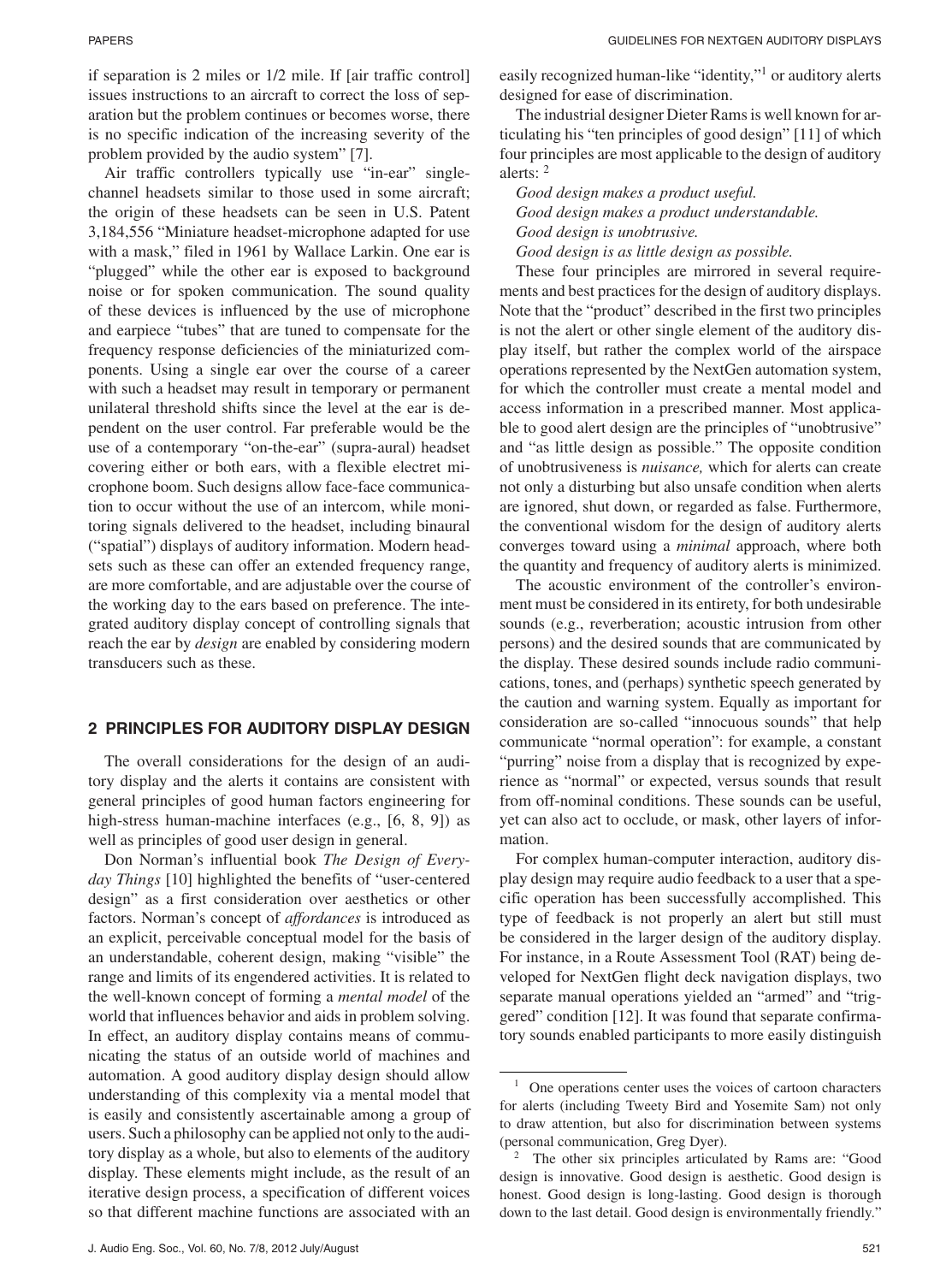between these two normal conditions than when the sounds were not present. Without this type of auditory feedback, pilots often forgot to check visually if the "armed" condition was satisfied, causing an execution error in the subsequent "triggering" operation. Another example is the use of auditory cues for touch display virtual switches, familiar in daily life from ATM machines and present in some PDAs and cellular telephones. The use of auditory information to confirm a finger action when visual attention is focused elsewhere is another example of a "subtle alert" that is inherently useful if designed correctly in accordance with the principles outlined in this document.

The flow of information from an auditory display can be considered as a *narrative* of causal events that a controller qualitatively evaluates as a gestalt; a set of events that are continually evaluated in terms of their "significance," or *urgency* to a listener and then associated with a specific *action* in response. Examples: Does this set of sounds indicate that there is a possible emergency? Or does it indicate normal operation? Is this a random pattern of sounds that can be ignored? What must I do in response to this alert? When must I attend to it? These are questions that can be attended to quickly and subconsciously by a controller, via continuous analysis of the narrative flow of acoustic information within the overall auditory scene. In off-nominal situations that could potentially be catastrophic, the ability to integrate information from multiple (possibly multimodal) sources of information and then analyze patterns in search of a solution can be critical. This involves an assessment of how listeners act upon multiple *auditory* s*treams* of information. An auditory stream is defined as a source of auditory information originating from a single source, used in the larger context of the cognitive segregation of multiple streams, known as *auditory scene analysis* [13].

# **3 CONTROL ROOM AURAL TAXONOMY**

It is possible to develop a simple "aural taxonomy" of significant sounds received by a controller or pilot in terms of acoustic descriptors. For example, a listing might be as follows.

*Noise Sources* (within the acoustic environment):

- temporally constant, flat spectrum (air handling system; computer fans)
- temporally variable, flat spectrum (rain)
- tonal noise (obtrusive telephone ringing)
- impulsive or intermittent sounds (door slam)

*Signal Sources* (within the auditory display):

- mechanical feedback (switch sounds)
- radio communications (speech)
- intra-office "face-face" communications
- caution-warning system

The elements of this taxonomy might be viewed as a classic signal-to-noise ratio (SNR) calculation problem where the "signal intelligibility," defined as a percentage of messages successfully communicated, is predicted from the SNR in a series of frequency bands. We can extend this to a concept of a *high-quality auditory display* by considering at each moment in time the number of signals to be heard; a pre-assigned relative importance to each signal; and its signal-to-noise ratio. Quality, *Q*, can be expressed as a summation of signal elements,  $x_i$ , each multiplied by a "coefficient of importance,"  $k_i$ , as follows:

$$
Q = \frac{1}{n} \sum_{i=1}^{n} k_i x_i
$$
 (1)

where  $k_i$  depends on the criticality of detection of the particular signal at any moment. With increasing number of alerts, *n*, the competition for signal detection of any particular alert increases, thereby reducing quality as a function of 1/*n*, assuming detection of all signals to be equally important. In practice, alerts are prioritized (a "fire warning" alert is more important than a "new data link message" alert).

To increase the accuracy with reference to the background noise environment, the temporal profile of each signal element's spectral content must be weighted relative to the spectral content of the background noise. The weighting can be considered as an average within each of a series of time windows, where the length of the window is based on perceptual integration (e.g.,  $t = 125$  ms). For the *i*th signal, the ensemble average of the signal-to-noise ratio is

$$
SNR_{average}(x_i) = \frac{1}{n} \sum_{t=1}^{n} SNR_t
$$
 (2)

where *SNR*  $<sub>t</sub>$  is defined as the ratio of the power *P* of the</sub> signal and noise, or as the square of the amplitude ratio within each time increment

$$
SNR = \frac{P x_t}{P n_t} = \left(\frac{A_{signal}}{A_{noise}}\right)^2 \tag{3}
$$

The signal-to-noise ratio in decibels is

$$
SNR_{dB} = 10 \log_{10} \left( \frac{Px_t}{Pn_t} \right) = Psignal_{dB} - Pnoise_{dB}
$$
\n(4)

or

$$
SNR_{\text{dB}} = 10 \log_{10} \left( \frac{A_{signal}}{A_{noise}} \right)^2
$$

$$
= 20 \log_{10} \left( \frac{A_{signal}}{A_{noise}} \right) \tag{5}
$$

with "optimal" quality defined as a decibel signal-to-noise ratio that ensures near to 100% intelligibility (e.g., +10 dB). These spectra can be further weighted in terms of audibility, e.g., in relation to an equal loudness contour or loudness model [14].

For each signal element, the noise can be considered to be the sum of background noise sources,  $n_i$ , and competing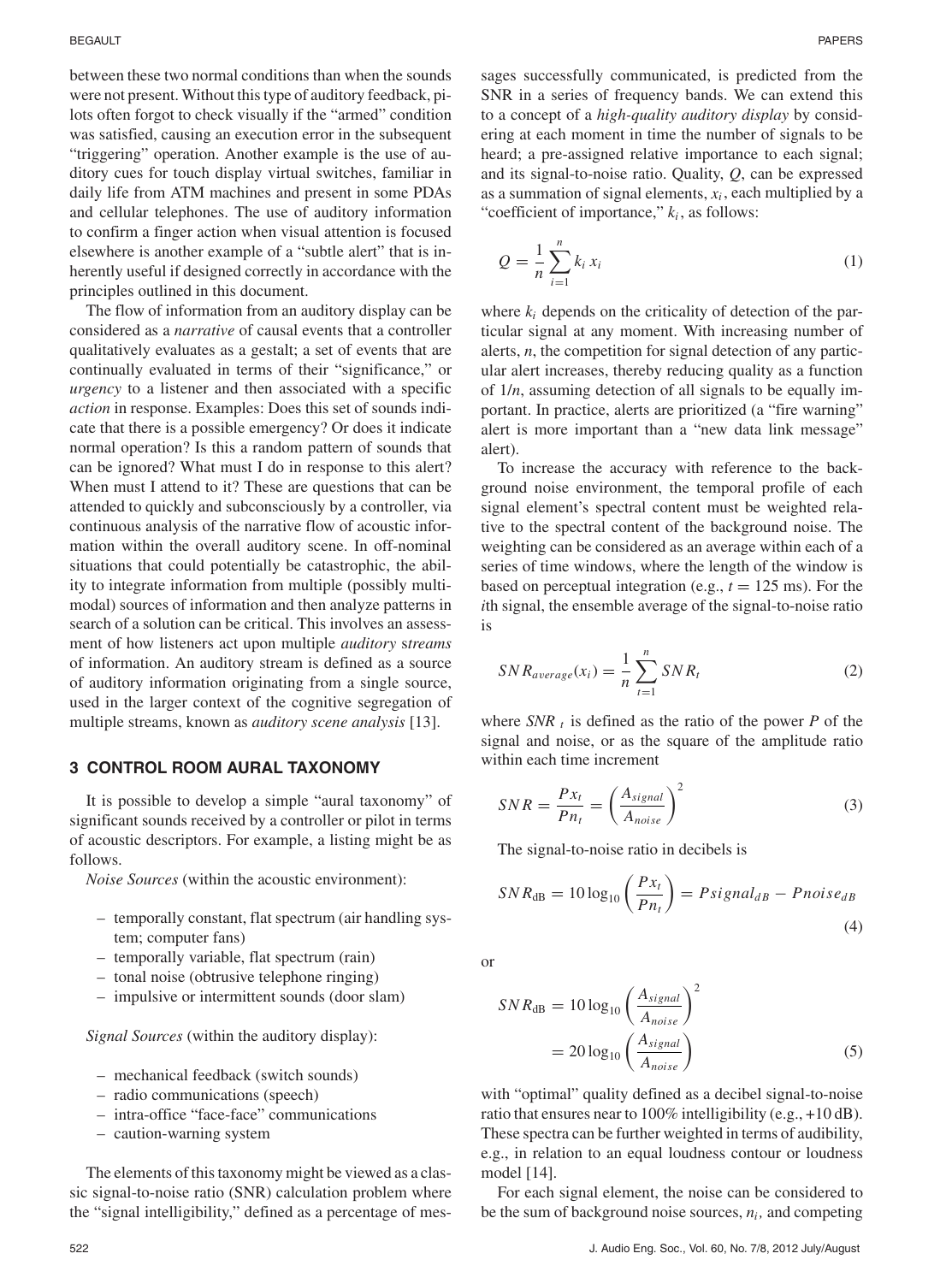signals,  $x_i$ . The sum of all signals and noise, Y, is defined as:

$$
Y = \frac{1}{n} \sum_{i=1}^{n} (x_i + n_i)t
$$
 (6)

Taking the competing signals into consideration, the signalto-noise ratio, SNR', for a specific alert within an auditory display is the ratio of the signal of interest to the combination of competing signals and noise:

$$
SNR' = \left| \frac{x_i}{Y - x_i} \right| \tag{7}
$$

The concept of *SNR'* can be further elaborated by considering "extra-modal" noise or signals from visual displays, vibration, etc..

There is a fundamental weakness to such a model when applied to a complex auditory display having multiple messages that must be conveyed so that a listener successfully understands and acts with an appropriate response. The model reflects the fundamental essence of speech intelligibility testing in communication systems (e.g., [15]) but does not offer a holistic solution to the complex interaction of signals and their effect on human problem solving. Nor does it consider cognitive processing in terms of prioritization, familiarity, or other means by which a listener can effectively make sense of the acoustic display. Below, a human factors-based perceptual perspective is considered.

## **4 MEASURES OF AUDITORY DISPLAY QUALITY**

The quality of an auditory display can be viewed in terms of how each of its signals or "messages" hierarchically satisfies four general principles: *detection; discrimination; intelligibility;* and *familiarity* [16]. *Detection* from the standpoint of signal detection theory refers to the statistical description of a human operator stating that a signal is present in the presence of noise. A *detection rate* is related to the probabilistic distribution of "hits" versus "misses" in a controlled laboratory experiment. Auditory signal detection is often described analytically for idealized conditions, such as for a subject wearing headphones in a soundproof booth performing a one-dimensional task (e.g., an audiogram evaluation of hearing level using tones). The discussion below, while focusing on auditory alerts, can apply to any message conveyed by an auditory display.

The influence of both the signal-to-noise ratio and bias is described by the so-called *receiver-operator curve* (ROC), which shows that (1) detection rates increase after a certain *threshold* is exceeded, and (2) the perceived cost of a missed detection influences the *criteria* used for stating a signal is present or not. Such a criteria shift can increase (or decrease) the number of *false alarms* made by an observer. We can therefore speak of not only the *detection rate* for a specific level of an alert; we can also refer to the *false alarm rate.* For unbiased criteria, the relationship is proportional as (*detection rate* = 100% – *false alarm rate*). As another example, a criterion shift (or *bias*) toward stating a signal is present can result in a greater number of detections but



Fig. 3. ROC curves with  $d' = 0, 1, 2, 3$  (increasing sensitivity). The open circle indicates "neutral" criteria (unbiased). Criteria shift (filled circle) shows a greater number of false alarms along a given sensitivity curve.

also an increase in the number of false alarms. For example, the black dot in the ROC plot of Fig. 3 shows an 80% detection rate and a 50% false alarm rate. A conservative criterion shift would result in fewer false alarms but also a lower detection rate. Note that the other possible scenarios, *misses* (no detection when there should have been) and *correct rejections* (no detection) are quantified respectively as (100% - *detection rate*) and (100% - *false alarm rate*).

It is possible to examine detection rates from a system perspective, a human perspective, or a combination of both. For example, we can refer to the ability of a system to detect a particular condition and then accurately or inaccurately provide an alarm signal, independent of the human. We can examine the human response to that alarm signal independent of the system, or in tandem. The discussion here is focused on human response to signals produced by an auditory display; nevertheless, the characteristics of the system will ultimately influence the criteria used by the human.

For example, a system that yields a great number or false alarms can cause humans to ignore its alerts. Alerts that are overly pervasive or that occur when they are not needed can lead to a user either ignoring or even deactivating the system, creating a potentially disastrous situation [17, 18]. A recent example is from the Deepwater Horizon oil rig explosion on April 20, 2010 that caused the loss of 11 workers and a historically massive spill in the Gulf of Mexico [19]. Testimony from the rig's electronic technician said that the general emergency alarm was set to 'inhibited' to avoid waking the crew: "They did not want people woke up at 3 a.m. from false alarms." The rig's owner stated that workers were allowed to inhibit the alarm to prevent it "from sounding unnecessarily when one of the hundreds of local alarms activates for what could be a minor issue or non-emergency."

For the design of alerts for auditory displays, the most relevant metric is the SNR that yields an equivalent detection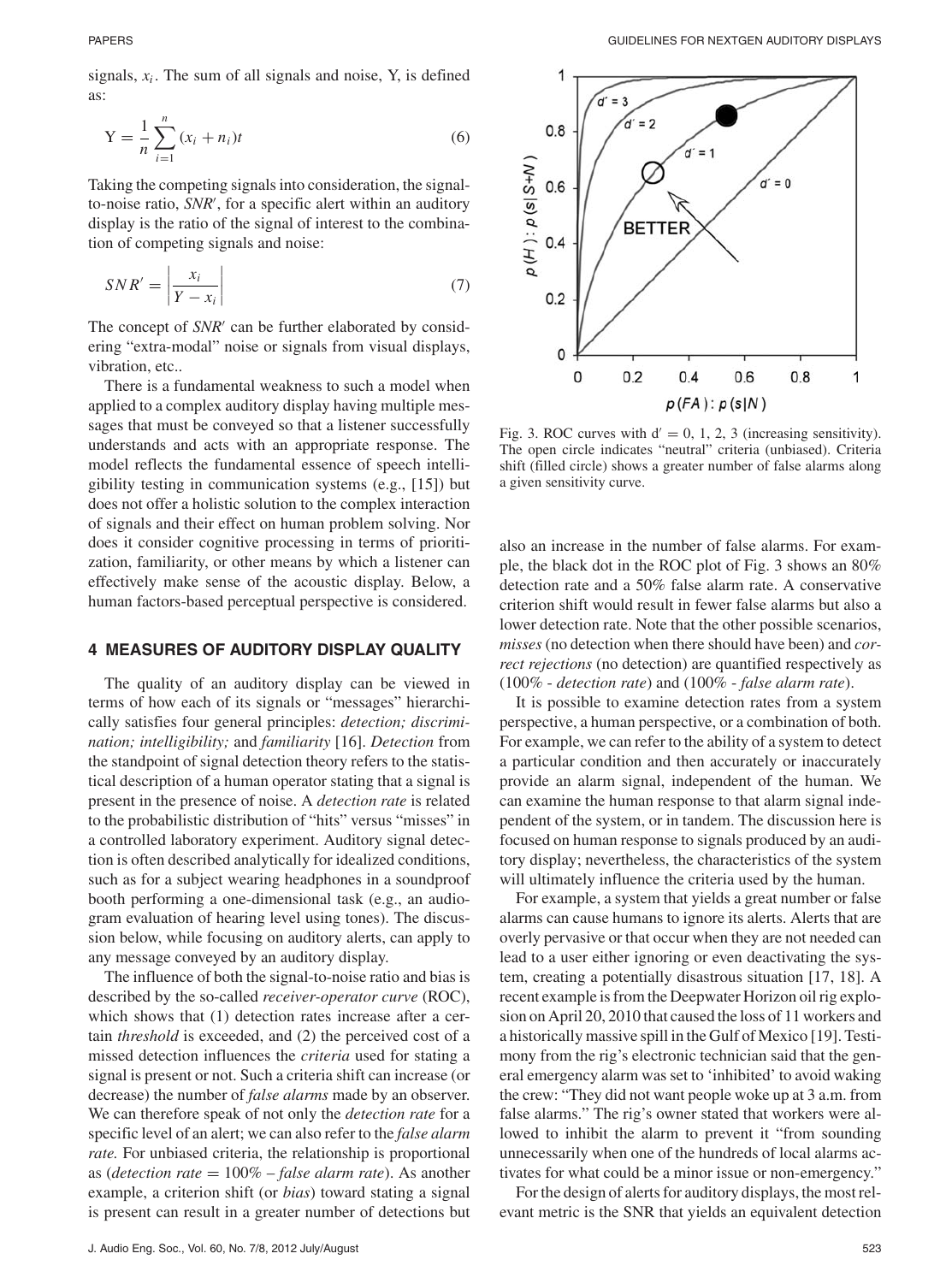rate. Specifically: for a given probability of detection, auditory alert, and background noise characteristic the metric indicates the signal *sound level* (measured in decibels as a sound pressure) relative to a specific noise sound level. The relevant metric for a false alarm rate can be expressed as a percentage relative to the desired detection rate.

The presence of an auditory alert usually presupposes a requirement for as close to a 100% "hit rate" as possible. Practically speaking, a 99.5% detection rate  $(d)$ 3) is prescribed. Most auditory alert engineering guidelines err toward making the level higher than might be predicted by auditory masking experiments [20]. However, if the alert is too loud or too pervasive, negative effects on human performance can occur due to its *nuisance effect.* From the perspective of effective fault management, a startle effect requires time for physiological recovery [21]. Many alerts have a startling, excessively high level that is counter-productive from the perspective of human factors research; simultaneous alerts can exacerbate the problem.

The effectiveness of an alert is not only affected by its pervasiveness, but also its rarity. So called "black swans" are particularly rare off-nominal events (critical events that could potentially trigger an auditory alarm). Based on research in the areas of *change blindness* and *inattentional blindness*, the evidence shows that "people do a poor job noticing changes (events) when (a) these are unexpected, (b) they are not salient, and (c) they occur outside of foveal vision" [22].

Others have argued that the *Positive Predictive Value* (PPV) of the alert should be specified for the system detection, in addition to setting a detection rate and decision criteria [23, 24]. The PPV is related to the Bayesian statistic for the *posterior probability* of an event, which shows that the probability of "correctly" generating an alert is influenced by the *base rate* or *prior probability* of causal scenarios that trigger the alert. Even if an alarm system is designed to have a very high detection rate and low false alarm rate, a low posterior probability results if the quantity over time (rate) of actual alarms is low. This means that the *odds* that an alert is in fact triggered by a *true condition* becomes lower, and the greater number of apparent *false alarms* increases as the frequency of causal events becomes rarer.

The posterior probability can be expressed as the proportion of actual events *S* to the alerts given by the system *R*, and therefore indicates a measure of reliability of the alert representing a "true" event. This is calculated as the detection rate *P*(*R|S*) divided by the detection rate plus the false alarm rate  $P(R|N)$ , adjusted by the base rate  $p$ :

$$
P(S|R) = \frac{P(R|S)}{(P(R|S) + P(R|N)(1 - p)/p)}
$$
(8)

This is equivalent to the "classic" Bayes' formula:

$$
P(H|E) = \frac{P(H) * P(E|H)}{P(H) * P(E|H) + (1 - P(H)) * P(FA|H)}
$$
\n(9)

Eq. 9 shows the "support" for the hypothesis *H* based on evidence  $E$  (the posterior probability  $P(H|E)$ ) as equal to the detection rate *P*(*E*|*H*) (also termed *likelihood*) multiplied by the prior probability *P*(*H*) in the numerator; divided by these same terms, but added to the false alarm rate  $P$ (*FA*|*H*), whose probability is equivalent to  $(1 -$  probability of the detection rate). In other words, the probability of *H* conditional upon the evidence *E* is based on the rate of prior probabilities for detections and false alarms. Most importantly, Eqs. 8–9 show that the reliability of the alert representing a "true" event is not only affected by the hit rate and false alarm rate *but also by the base rate at which alerts occur*. Parasuraman [23] gives an example of a seemingly well-designed aircraft collision system with a detection rate of 99.23% and false alarm rate of 0.5%. In the case where the a priori probability of such an event is relatively rare  $(p = .001)$ , only 1 in 6 alarms emitted by the system will be a true alarm. If the rarity of the event is equivalent to *p* = *.*0001, only 1 in 50 alarms is true.

*Discrimination* is the ability of humans to unambiguously identify an auditory alert from among a composite set of alerts, while *intelligibility* is concerned with recognition of the meaning of a specified auditory alert. Discrimination can be quantified in a manner similar to multiple-choice speech intelligibility testing for a word list: given *n* number of unique alternatives, what is the percentage of correct identifications from the set. Consideration of not only good design principles but also the environment's effects on an alert can help insure discrimination.<sup>3</sup>

*Intelligibility* refers to the correct identification of the meaning of a specific alert. It can be quantified in a manner similar to word list-based speech intelligibility testing, where subjects indicate the word spoken in the absence of any presented alternatives. The underlying basis for correct identification is partially due to a process of "gestalt recognition" based on an assimilation of a specific spectral and temporal acoustic pattern. Further cognitive reinforcement for recognition of an auditory alert as having a specific meaning is based on memory and association, or *familiarity.* Extending the gestalt concept of object recognition to sounds, a complex alert containing time-varying frequencies will more likely be grouped into a single unit if they are familiar or meaningful [25]. Research indicates that established alerts are preferred by listeners, precluding any design approach that would establish an entirely new "vocabulary" of alerts [6, 26].

#### **5 SPECIFICS REGARDING AUDITORY ALERTS**

Auditory alerts for caution and warning are perhaps of the most predominant components of many auditory displays; several publications give recommendations for level, frequency spectrum, repetition, and perceived urgency of specific alerts (e.g., [9] [27, 28, 29]). Of particular interest to the overall design of auditory displays are three primary

<sup>&</sup>lt;sup>3</sup> Some alerts can be perceptually if not completely acoustically transformed into another type of alert when their higher frequency components are absorbed at relatively long distances between source and receiver.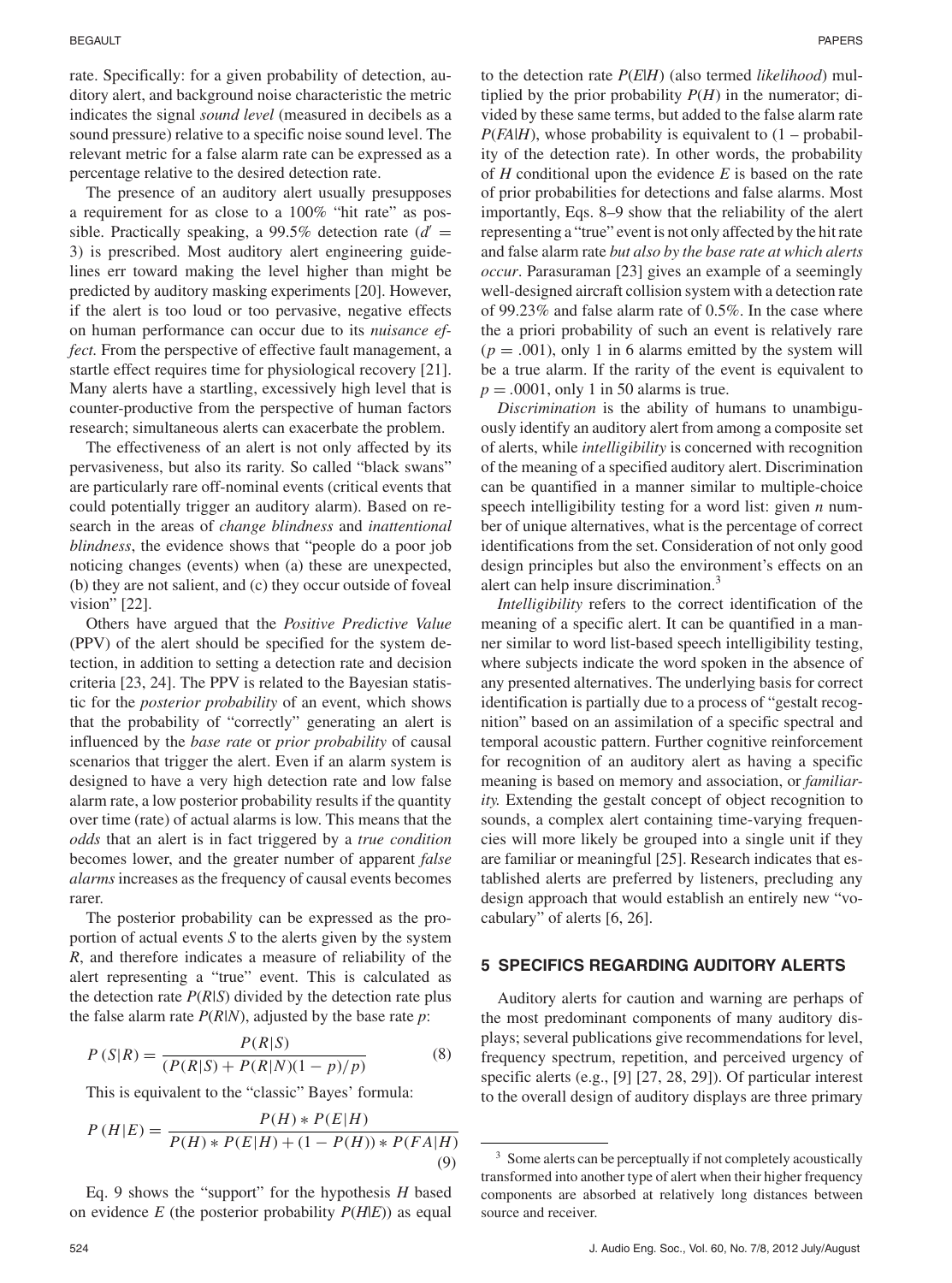functions. First auditory alerts indicate that a specific condition exists that did not occur previously in time and that now requires attention. Second, they have a rudimentary function of stating, "*Look over here at this specific visual display*." This is a form of "directed attention shift" that is significant in the larger context of the cognitive challenge of fault management [30]. Third, their function is to relate the relative urgency of the alert through the semantic content contained in the alerts. The type of alert indicates: *Where in the hierarchy of possible auditory alerts does this new alert lie?* and *How quickly do I need to attend to this problem?* The degree to which the design of the auditory display can support these functions for each type of alert is an important measure of quality.

Survey data is of great value for making improved auditory displays because the "expert" knowledge enables a quantifiable and often straightforward relationship between subjective impression and objective communication engineering parameters. Responses from professionals in the field to general inquiries about the quality and perceived problems of auditory displays are based on extensive experience and are superior to a purely observational approach by a researcher. Survey data is also recommended as part of design requirements: "Auditory signals shall be tested and evaluated for usability, operational suitability, and user acceptance using representative users in as near to a realistic operational environment as possible before the signals are incorporated into a system" [4]. Common complaints include overly high levels [21]; high numbers of false alarms (e.g., [31]); lack of discriminability [7, 32]; and intrusiveness [17]. Here we consider four primary sources: commercial airline pilots [33], air traffic control [3], spacecraft [16], and nuclear power plant operators [34]. Overall, responses are highly similar between these different professions.

Peryer and colleagues obtained feedback from 50 commercial pilots regarding airliner flight deck alerts [29]. They examined subjective responses regarding loudness levels and the effective "cognitive impairment" caused by alarms, and obtained ratings for 10 currently used alarms. They report that "the most common complaint from auditory alerts is excessive volume." They go on to cite literature relating *auditory startle response* to loud alarms with abrupt, impulsive onsets and high sound pressure levels. The distracting natures of continuous, high-level alerts are also noted to be problematic for successful problem solving (see also [30]). In their survey they found:

- Levels are subjectively too loud (52% of responses);
- Auditory alerts impaired performance in a highworkload situation (46% of responses);
- Auditory alerts caused a startle effect in their experience (74% of responses);
- Auditory alerts having a combination of speech and non-speech elements were preferred over just having non-speech or speech alerts (64% of responses).

They include the following comment regarding the combination alerts: "Specificity when sounding an alarm reduces the discernment time for a pilot. When a non-speech

alert is sounded, it takes time to scan the cockpit and recognize the source. Even familiar bells and chimes require absolute verification. This is not simply because the same alert may be used to designate different alarm conditions, flight regime depending ... it's also because pilots who jump from airplane to airplane (as I have) may not have the desired familiarity or confidence in discerning the meaning of a particular chime or horn" [33].

Ahsltrom surveyed commonly cited problems associated with auditory alerts in the literature and then conducted an interview with 20 air traffic controllers [3]. The top five issues identified by users were as follows:

- Alerts are easily confused (because they sound alike);
- Alerts occur too frequently, especially false alarms;
- Alerts are annoying (due to startle effect, level, dissonance, and inability to terminate);
- Alerts are difficult to localize to their source;
- There are too many simultaneous alerts.

Begault et al. studied current and proposed alternatives for auditory alerts used on the NASA Space Shuttle [16]. The study involved having subjects categorize alerts as most appropriate for three different urgency levels, "emergency," "caution," and "warning." The post-experiment survey data indicated that familiarity with certain alerts, such as the traditional "wail" fire alarm to indicate a fire emergency, was important in the categorization, and that criteria for the decision was influenced by what alert was "most appropriate" for the given situation. Results were found to be similar between non-professionals and members of the flight crew.

Brown et al. conducted an assessment of the literature on alarm systems in nuclear power plants [34] and summarized as follows: "The auditory characteristics of alarms have often been found to be problematic, i.e., startling and distracting. More appropriate and acceptable methods of using tonal cues [sic] need to be identified. While the visual features of alarm systems are often overwhelming, the operator's ability to extract information from auditory cues has probably not been fully exploited." Regarding speech displays, they state that the presumed advantages are "attention capturing potential, reduction in demands on the visual information channel, ease of understanding the importance and meaning of the message, lack of training required, and public nature of the message." They found the applicability to the "acoustically crowded" control room to require further investigation.

Current guidelines for organizing and presenting a plurality of auditory alerts have for the most part responded to the issues raised by these survey data. One of the fundamental design considerations applicable to the visual-auditory display of alarms is the principle of *hierarchy.* In 1978, Veitengruber described the need for categorizing the hundreds of various alerts heard in flight decks of the time into urgency categories: warnings, cautions, and advisories [35]. Warnings are usually associated with red visual indicators and must be attended to immediately; cautions are usually associated with amber visual indicators and require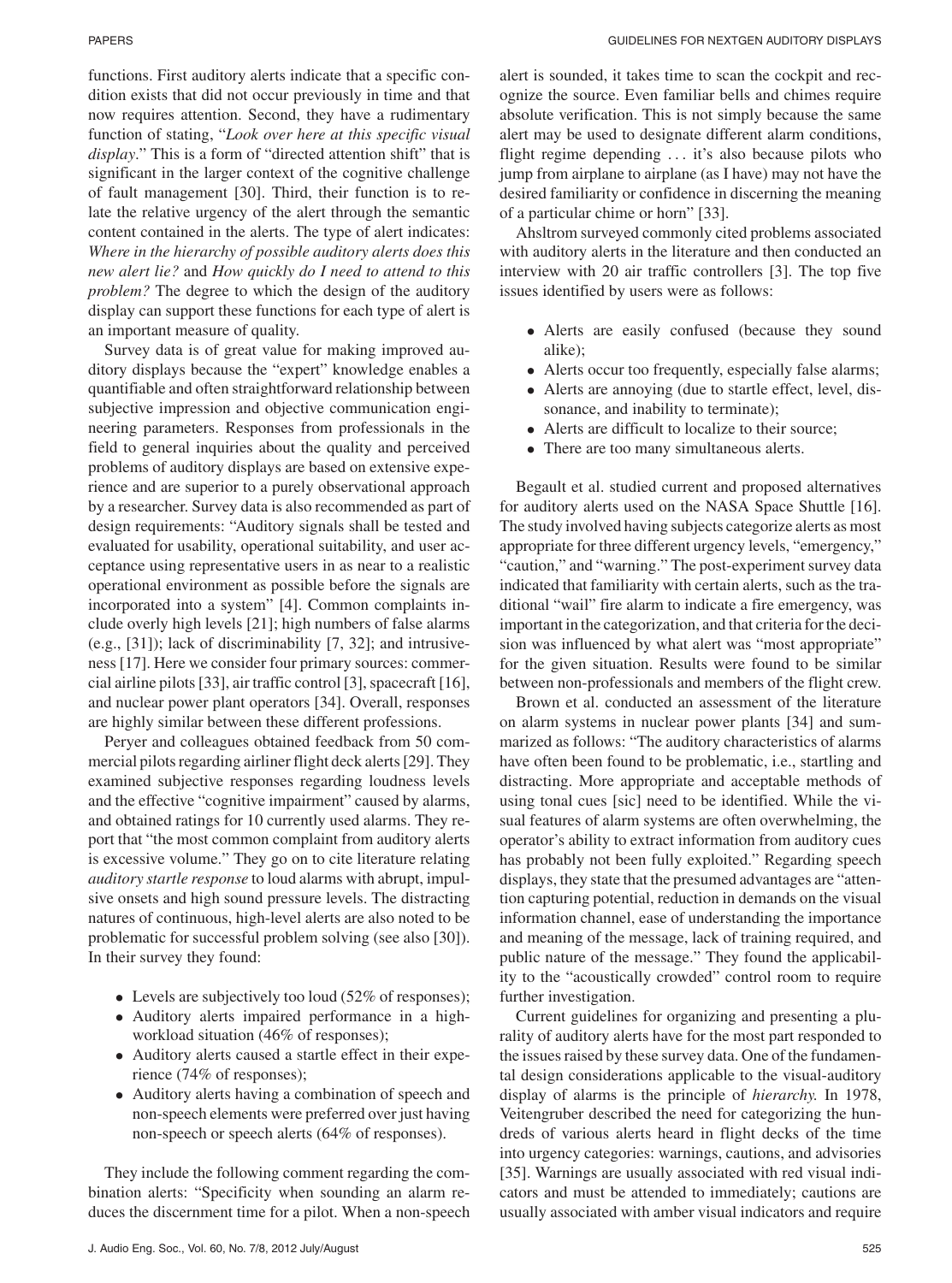immediate awareness, although not necessarily action. This parallels definitions cited in NASA standards for spacecraft caution-warning design [36]:

- EMERGENCY: Specifically identified life threatening warning event that requires immediate action.
- WARNING: Event that requires immediate action because it is or has the potential to become a life/mission threat.
- CAUTION: Event that needs attention, but not immediate action.

The use of a hierarchical system with "high-level groupings, or categories" is useful in helping controllers quickly understand the general nature of an alert [37]. A hierarchical system also enables *sequential* signal presentation from a plurality of activated alerts so that the auditory display facilitates recognition and consequent action. Tagging alerts in terms of a hierarchy provide a means to avoid the problem of*simultaneous* alerts. It is generally recognized that simultaneous alerts can affect intelligibility and discrimination, and likely raise stress levels not conducive to problem solving, due to the resulting cacophony of sounds. For example, an FAA standard practice document indicates that "Signals shall not be presented simultaneously; the highest priority alarm is to be presented first" [6]. NASA also specifies requirements for avoiding simultaneous alarms [36].

Another consideration is the concept of *appropriate usage.* Per the FAA standard practice document [6], "Audio signals should be provided (as necessary) to warn personnel of impending danger, to alert a user to a critical change in system or equipment status, to alert the user to the existence of a new alert, to remind a user of critical actions that must be taken or any other condition of which the user must be immediately aware." Furthermore, "auditory alerts shall be used "only when such signals contribute to understanding of an appropriate response to the operational and task environment"... it must also "provide the user with a greater probability of detecting the triggering condition than his or her normal observation would provide in absence of the system or signal" [6] (see also [9]). It also states that "The alert should prompt user action" and that "auditory alarm and alert signals should not be used to indicate normal conditions," i.e., only off-nominal conditions. This is in one sense contradictory to using audio alerts for situational awareness: e.g., the use of auditory signals for "sonification" of data related to the current operating status of a machine [38]. Another contrasting example is the use of "advisory" tones specified by NASA for Shuttle and Constellation that allow for determining out-of-limit conditions that *may or may not* require user intervention [36].

Limiting the number of alerts in a display is critical; the ability to learn and remember a set of abstract alerts is severely limited. In his landmark 1982 report, Patterson set a limit of four alerts for easy acquisition, stating that learning of up to three additional alerts is far more difficult [21]. The FAA standard practices document for limits the number of alerts to four "when absolute identification is required" [6]. For aircraft flight decks, Dorneich et al. recommends "a maximum of four individual warning sounds for immediate-action warnings, plus two attentions, one for the immediate-awareness warnings and one for the advisory alerts" [37]. It is possible to expand the "vocabulary" of alerts by separating them into two sections, a "prefix" and "suffix," in the manner of the current Ground Proximity Warning System used in commercial aircraft.

Most auditory displays include means for manual termination of alarms; some recommendations make a distinction for automatic termination. Dorneich et al. [37] recommends:

- Unique tones associated with time-critical warnings should be repeated and non-cancelable until the alerting condition no longer exists (e.g., restored separation), unless it interferes with the controller's ability to respond to the alerting condition. Unique tones associated with warnings should be repeated and non-cancelable if the controller needs continuous awareness that the condition still exists, to support the controller in taking corrective action.
- Unique tones associated with warnings should be repeated and cancelable if the controller does not need continuous aural indication that the condition still exists.
- For caution level alerts, the master aural and unique tone should continue through one presentation and cancel automatically.
- If there is any tone associated with an advisory, it should be presented once, and then cancelled automatically.

Designing how a user terminates a continuous auditory alert is nearly as important as how it is activated. The recommendations listed above should be considered in terms of the number of alert signals that may need to be heard sequentially within a given time window, and in terms of potential nuisance and if the continued presence of the alarm will accommodate problem solving. Consider the following hypothetical situation, where two off-nominal conditions separated by a period of time trigger a warning signal. If a user is able to cancel the auditory warning signal, but refer to a visual display while solving a problem related to the first condition, the resulting silence frees the auditory channel to detect a second warning signal for the second condition that occurs later. This is preferable to having a continuous warning alert that begins with the first off-nominal condition starts and ends when the last off-nominal condition is solved.

# **6 SPATIAL DISPLAYS TO FACILITATE AUDITORY STREAMING**

The use of spatial auditory displays enables the auditory system to segregate sounds more effectively, aids in the intelligibility of multiple sources, and allows the spatial relationship between auditory events to map to events in the outside world [39, 40]. There are many sources that cite for spatial auditory displays a potential quantitative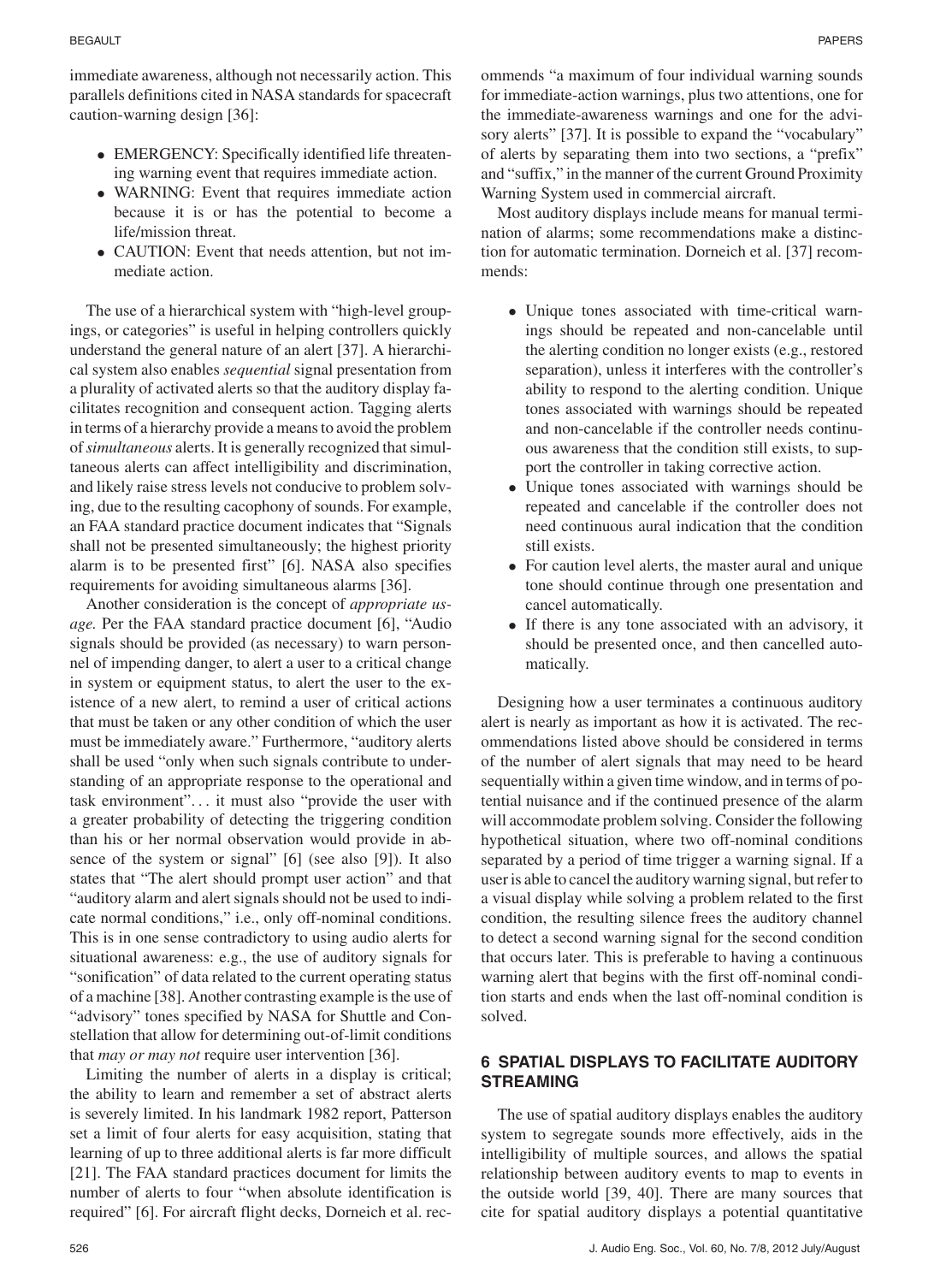increase in informational transfer, compared to non-spatial auditory displays. For instance, Boyne et al. [41] refer to "auditory facilitation" as occurring "when the information about entities and spatial relations among them is coded redundantly, using the auditory modality to augment the visual. For instance, designing for auditory facilitation can be used to transmit more information to the commander and aid integration and coordination of disparate pieces of information."

The use of auditory displays capable of spatial auditory processing is recommended, particularly if the display includes one or more speech channels. The use of digital signal processing to create "virtual acoustic" locations for multiple radio communications was shown to provide an intelligibility advantage of up to 7 dB [40]. Besides the immediately apparent increase in intelligibility, an additional benefit was observed: individual volume controls for each channel needed to be manipulated less often compared to monotic or diotic playback. In a flight deck context, Ericson and McKinley [42] showed that spatializing four simultaneous speakers provided only a slight advantage over two-ear monaural (diotic) presentation, but found that initial call sign "capture" was facilitated. However, they attributed a greater advantage to a more realistic situation when speakers were not all talking simultaneously. Bronkhorst and Plomp [43] found a benefit from spatialization of up to seven simultaneous talkers with unsynchronized speech. Presumably, the segregation advantage given to speech would also apply to non-speech signals as well.

Spatial processing in the form of positional modulation can also be used to cause specific sounds to take precedence over static sounds within an auditory display. Begault [44] demonstrated an intelligibility advantage for spatiallymodulated alerts for flight deck alarms, where the spatial position was modulated in a manner of an insect "buzzing" about the head.

# **7 FILTERING DATA TO THE AUDITORY DISPLAY**

While the methodologies and types of sounds used for an auditory display frequently receive attention, principles for what and what not to display is a less developed area of research. In the context of the flight deck, Dorneich et al. [37] proposed an "information processing philosophy" designed to address the problem of overloading a user with an excessive number of alerts. The principles included:

- *Filter* information to reduce the overall amount of mental resources expended to process relevant information;
- *Integrate, categorize*, and *prioritize* information to enable information to be processed in a mentally economic way;
- *Embed* information in the alerting signal to allow preprocessing of signal to facilitate the efficient allocation of attention to the appropriate task.

Filtering data is prescribed as an initial step, where "only those messages that concern hazards or conditions that are

predicted to affect the crew's mission should be brought to the pilot's attention." This is accomplished by having a system pre-process information and filter out irrelevant data that has no consequence on a stored flight plan. The next step is to integrate these data with other information and then to analytically categorize and prioritize it, in such a way that the most important alerts focus pilot attention. Regarding alerts that prescribe an action, they state that, "For all messages, the pilot remains the final authority for the appropriate response to take. In the most critical cases (e.g., wind shear detection) where an immediate response is necessary, the system indicates the hazard and the appropriate response, but it remains the crew's responsibility to initiate the evasive maneuver."

Dorneich et al. [37] address the final component of their information processing philosophy "to embed information in the alerting signal to allow preprocessing of the aural signal for strategic information. ... This will facilitate the pilot in making the decision to continue with his current task or to switch his attention to the new alerted situation." This component reflects the strategy of "preattentive reference" [30]:

- Enable the operator to pick up the information in parallel with ongoing lines of reasoning (peripheral access). This allows the pilot to gather information about the source of the signal but does not require him or her to interrupt the current task.
- Include partial information about the condition in the signal. Limiting the information ensures that the resources required to process the signal are minimal.
- Provide ability to access in a mentally economical way (does not require focal attention). Again, a simple and clearly presented signal avoids engaging a substantial amount of the pilot's limited resources.

Preattentive reference requires that alerting signals contain sufficient information so that the pilot can decide whether or not to disengage their attention from a current task and attend to the message. "A careful balance needs to be obtained between providing an adequate amount information in the signal to make the decision, but not too much information that processing the alert would require conscious effort." Pre-attentive processing is efficient because it is a recognition-driven process as opposed to a "conscious decision" process, "thereby not requiring a significant amount of the observer's resources" [37]. Certain types of auditory feedback are more appropriate to preattentive processing. For example, sonification has been shown in surgical applications to allow anesthesiologists to maintain high situational awareness while performing other tasks more effectively, compared to visual-only displays [45].

Auditory displays can be designed to not only communicate information, but also to enable problem-solving strategies. Noyes et al. [46] recognized that centralized alerting systems in civil aircraft were improvements over earlier generation systems, but argued for inclusion of modelbased reasoning techniques that would provide "high-level interpretation of the malfunction." McCann and Sprikovska [47] discuss the evolution of automated "systems health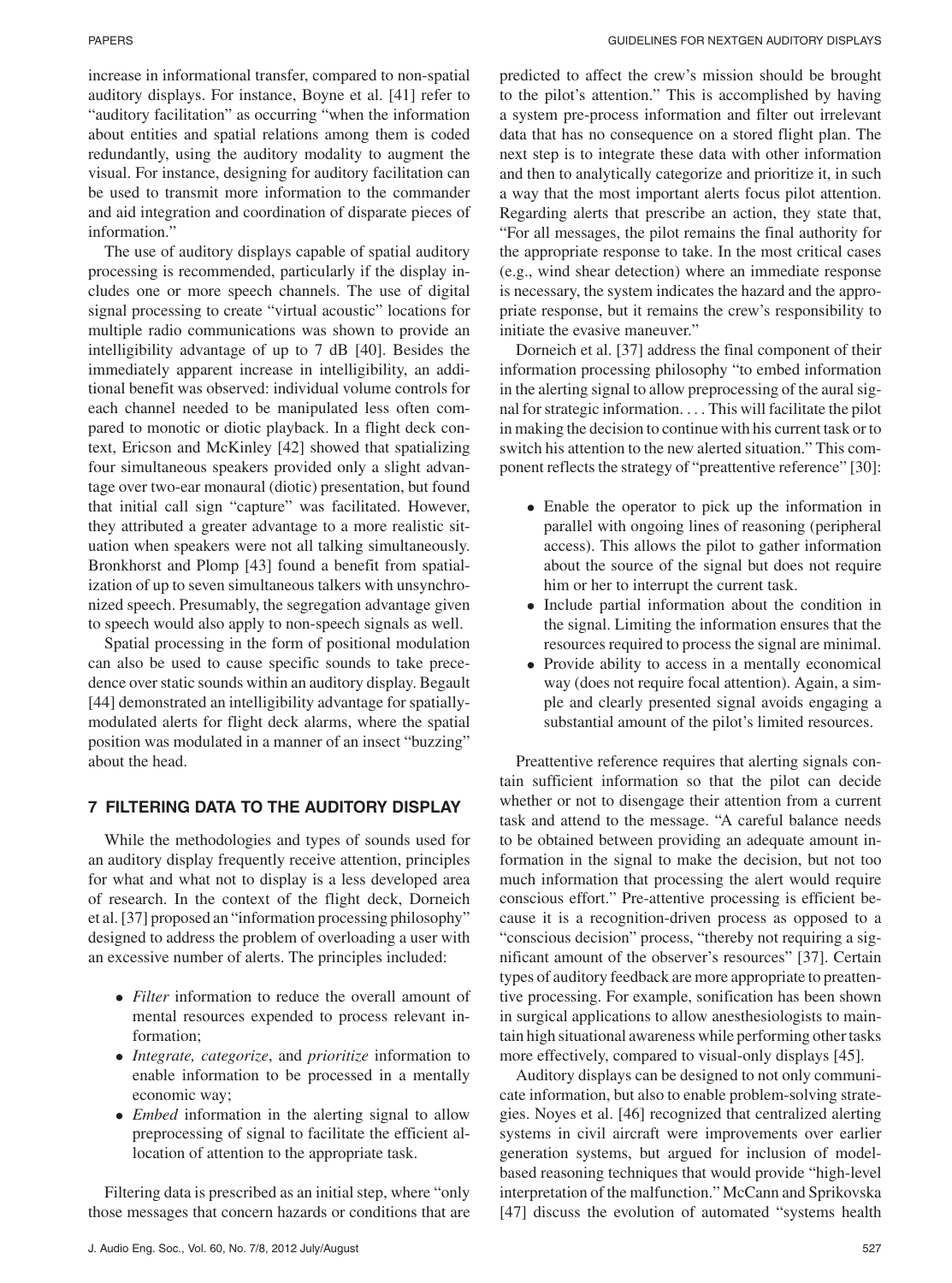#### BEGAULT PAPERS

management" technologies that lead to fundamental questions regarding "how to display systems information in a way that maximally supports human situation awareness and decision-making capabilities, how to determine appropriate levels of human-automation function allocation, and how to develop human-machine interfaces that most effectively support human-machine collaboration." Such systems go beyond a simple alerting function since they provide means for solving the cause of the alert via "root cause analysis." Noyes et al. identified the following issues regarding current warning systems that could be addressed by automated reasoning techniques:

They have the ability to provide a large amount of data, but the presentation ... could be improved to provide displays that are more task-oriented ... this might involve integrating data from several sources into a single display that is determined by the current situation, e.g., current flight phase. ... Few warning systems are designed to predict abnormal conditions before remedial action is needed. ... There is limited advance indication of the consequences of crew actions [46].

The information encompassed by automated "collaborative problem solving" may present additional challenges for creating effective auditory displays, particularly if synthetic speech were used. Nevertheless, the concepts of taskoriented displays and source integration are relevant to the best practices described so far. Furthermore, the concept of a display that is "flexible" with regard to the current situation may be a means for eliminating nuisance alerts or orienting the priority of multiple alerts.

# **8 SUMMARY**

The designer of auditory displays can successfully address the needs of the human operator by incorporating best practices for successful integration of sounds and for alert design. There is no single model, equation or solution that can be specified for a successful auditory display, particularly in the complex, legacy-rich system such as a commercial flight deck or ATC workstation, but the application of best practices will enable the designer to eventually accomplish this goal. These practices include:

- An "information processing philosophy" designed to address the problem of overloading the user with an excessive number of alerts is recommended:
- *Filter*information to reduce the overall amount of mental resources expended to process relevant information.
- –*Integrate, categorize*, and *prioritize* information to enable mentally economic processing, using a hierarchical system with a limited number of categories.
- –*Embed* information in alerting signal to allow preprocessing of signal to facilitate the efficient allocation of attention to the appropriate task.
	- Auditory alerts should be used appropriately. They should be provided (as necessary) to warn person-

nel of impending danger, to alert a user to a critical change in system or equipment status, to alert the user to the existence of a new alert, to remind a user of critical actions that must be taken or any other condition of which the user must be immediately aware. Auditory alerts should be used only when such signals contribute to understanding of an appropriate response to the operational and task environment, and they must provide the user with a greater probability of detecting the triggering condition than his or her normal observation would provide in absence of the system or signal [6].

- Auditory displays might also include "subtle" sounds for improving situational awareness, including auditory feedback related to the completion of a task, synthetic speech messages, or statusmonitoring messages that are noticed when a regular pattern of sound is interrupted. This may become increasingly important as new automation systems are introduced into the environment.
- Auditory alerts should be designed to enhance, not hinder, effective fault management by controlling level and other acoustical factors that can cause a "startle effect." In some situations, an auditory display can be purposely designed to enable problemsolving strategies by connection with root-cause fault analysis systems.
- Spatial displays enable the auditory system to segregate alerts, aid in the intelligibility of multiple sources, and allows the location of auditory events to map to the location of events in the outside world. Spatial modulation of an alert may help differentiation and can improve detection.

# **9 ACKNOWLEDGMENT**

The assistance of my colleagues at NASA Ames Research Center's Advanced Controls and Displays Laboratory is gratefully acknowledged. Support was received from the NASA-FAA Workstation Integration project as well as from NASA's Integrated Intelligent Flight Deck Project.

# **10 REFERENCES**

[1] "RTCA NextGen Mid-Term Implementation Task Force Report, September 9, 2009." http://www.faa.gov/ about/initiatives/nextgen/media/nextgen progress report. pdf (2009).

[2] "Tower Modular Design Analysis," Report AJP-61, FAA ATO-P Human Factors Research and Engineering (2006).

[3] V. Ahlstrom, "An Initial Survey of National Airspace System Auditory Alarm Issues in Terminal Air Traffic Control," Report DOT/FAA/CT-TN03-10, Federal Aviation Administration (2003).

[4] V. Ahlstrom and K. Longo, "Human Factors Design Standard for Acquisition of Commercial-Offthe-Shelf Subsystems, Non-Developmental Items, and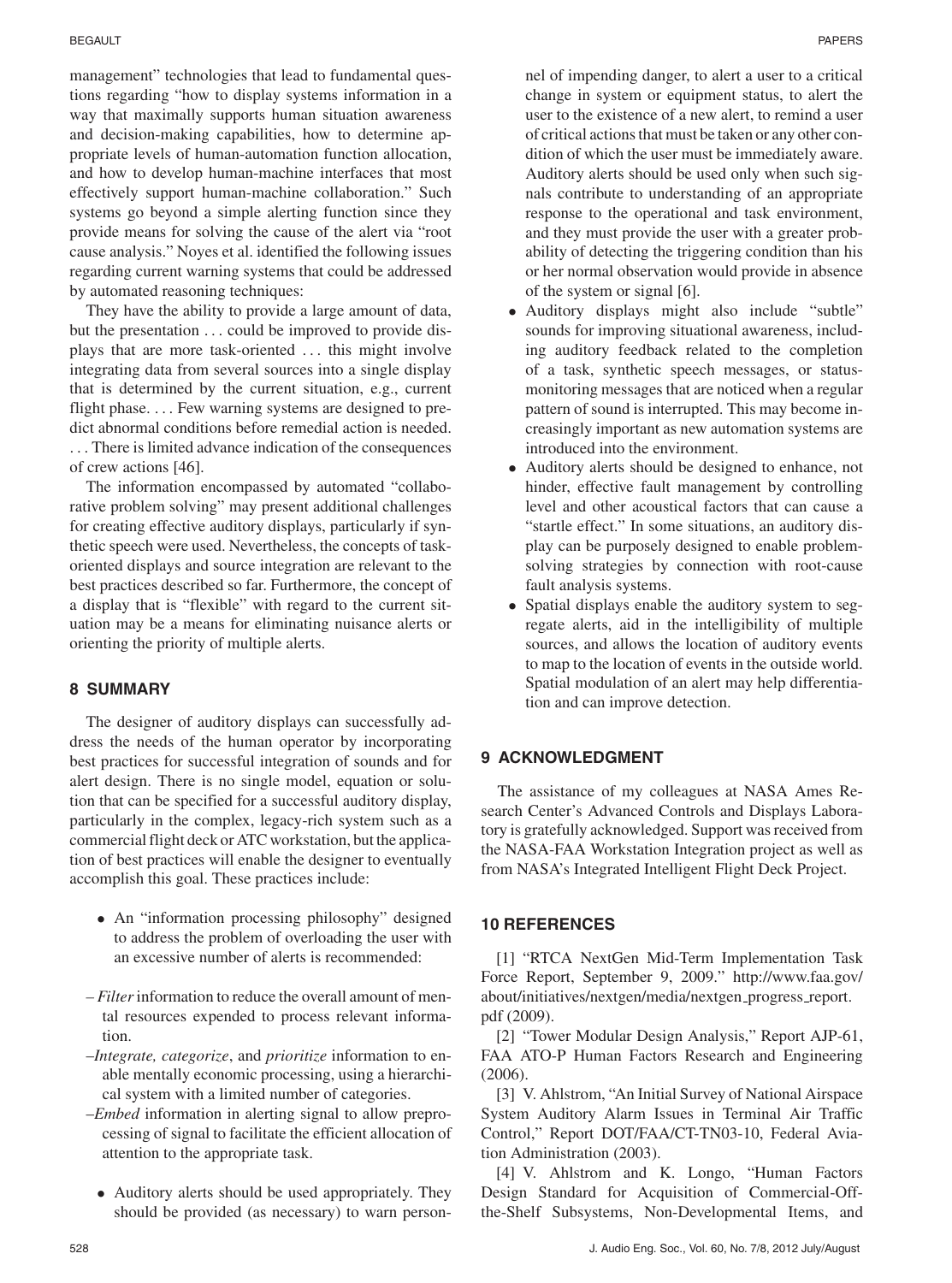[5] V. Ahlstrom and G. Panjwani, "Auditory Alarms in the Airways Facilities Environment," Report no. DOT/ FAA/CT-TN04/04, Federal Aviation Administration (2003).

[6] *Standard Practice. Alarms and Alerts in the Technical Environment*, HF-STD-003, Federal Aviation Administration (2009).

[7] D. Newman and K. Allendoerfer, "Assessment of Current and Proposed Audio Alarms in Terminal Air Traffic Control," Report DOT/FAA/CT00/21, Federal Aviation Administration (2000).

[8] C. D. Wickens, P. Ververs, and S. S. Fadden "Head-Up Display Design," in D. Harris (Ed.), *Human Factors for Civil Flight Deck Design* (Ashgate, London, 2004).

[9] *Human Engineering Standard* MIL-STD-1427F, United States Department of Defense (1999).

[10] D. A. Norman, *The Design of Everyday Things* (New York : Basic Books, 1988).

[11] K. Kemp, *Less Is More. The Design Ethos of Dieter Rams* (Die Gestalten Verlag, Berlin, 2009).

[12] E. M. Wenzel, D. R. Begault, R. Koteskey, W. Johnson, V. Battiste, S. Wu, J. Lachter, and M. Godfroy, "AT-TOMS: Audio Twitter in Trajectory Operations with Merging and Spacing," unpublished report, NASA IIFD/Crew-Vehicle Interfaces (CVI) program (2010).

[13] A. S. Bregman, *Auditory Scene Analysis: The Perceptual Organization of Sound* (MIT Press, Cambridge, MA, 1990).

[14] E. Zwicker and H. Fastl, *Psychoacoustics. Facts and Models* (Springer Verlag, Berlin, 1990).

[15] *Method for Calculation of the Articulation Index,* American National Standards Institute (ANSI-S3.5-1997 (R2007)) (2007).

[16] D. R. Begault, M. Godfroy, A. Sandor, and K. Holden, "Caution and Warning Alarm Design and Evaluation for NASA CEV Auditory Displays," *presented at the 124th Convention* of the Audio Engineering Society (2008 May), convention paper 7493.

[17] R. D. Sorkin, R. D. "Why Are People Turning Off Our Alarms?" *J. Acoust. Soc. Am.*, vol. 84, pp. 1107–1108 (1988).

[18] L. Kowalczyk, "MGH Death Spurs Review of Patient Monitors. Heart Alarm Was Off; Device Issues Spotlight a Growing National Problem," *The Boston Globe* (February 21, 2010).

[19] R. Brown, "Oil Rig's Siren Was Kept Silent, Technician Says," *The New York Times* (July 23, 2010).

[20] G. S. Robinson and J. G. Casali, "Speech Communications and Signal Detection in Noise," in E. H. Burger, L. Royster, D. P. Driscoll, and M. Lyane, *The Noise Manual*, 5th edition (American Industrial Hygiene Association Indianapolis, IN, 2003).

[21] R. Patterson, "Guidelines for Auditory Warning Systems on Civil Aircraft," Report no. 82017, Civil Aviation Authority (UK) (1982).

[22] C. D. Wickens, B. L. Hooey, B. F. Gore, A. Sebok, and C. S. Koenicke, "Identifying Black Swans in NextGen: Predicting Human Performance in Off-Nominal Conditions," *Human Factors*, vol. 51, pp. 638–651 (2009).

[23] R. Parasuraman and P. A. Hancock, "Designing Automated Warning Systems: A Signal Detection and Bayesian Analysis," in (Eds.), *Automation Technology and Human Performance: Current Research and Trends* (Erlbaum, Mahwah, NJ, 1999).

[24] T. F. Sanquist, P. Doctor, and R. Parasuraman, "A Threat Display Concept for Radiation Detection in Homeland Security Cargo Screening," A Threat Display Concept for Radiation Detection in Homeland Security Cargo Screening," *IEEE Transactions on Systems, Man, and Cybernetics. Part C. Applications*, vol. 38, pp. 856– 860 (2008).

[25] J. Duncanson, "Visual and Auditory Symbols: A Literature Review." Report No. DOT/FAA/CT-TN94-37, Federal Aviation Administration (1994).

[26] D. R. Begault, M. Godfroy, A. Sandor, and K. Holden, "Auditory Alarm Design for NASA CEV Applications," *Proc. 13th Int. Conference on Auditory Display, Montreal, Canada ´* (2007).

[27] E. J. Hellier, J. Edworthy, and I. Dennis, "Improving Auditory Warning Design: Quantifying and Predicting the Effects of Different Warning Parameters on Perceived Urgency," Improving Auditory Warning Design: Quantifying and Predicting the Effects of Different Warning Parameters on Perceived Urgency," *Human Factors* vol. 35, pp. 693–706 (1993).

[28] *Anesthetic and Respiratory Care Alarm Signals. Guidance on Application of Alarms*, International organization for Standardization (ISO 9703-3:1999) (1999).

[29] *Ergonomics. Danger Signals for Public and Work Areas-Auditory Danger Signals,* International Organization for Standardization (ISO 7731:2003) (2003).

[30] D. D. Woods, "The Alarm Problem and Directed Attention in Dynamic Fault Management," *Ergonomics* 38:11, 2371–2393 (1995).

[31] C. K. Fallon, N. Nica, and J. P. Bliss, "Alarm Mistrust with Signal Duration as a Cue for Alarm Validity," *Appl. Ergon.* vol. 38, pp. 191–9 (2003).

[32] V. Ahlstrom, "An Analysis of ARTS and STARS Audio Alarms," Report, Federal Aviation Administration (1999) (cited in [3]).

[33] G. Peryer, J. Noyes, K. Pleydell-Pearce, and N. Lieven, "Auditory Alert Characteristics: A Survey of Pilot Views," Auditory Alert Characteristics: A Survey of Pilot Views," *Int J. Aviation Psych.*, vol. 15, pp. 233–250 (2005).

[34] W. S. Brown, J. M. O'Hara, and J. C. Higgins, "Advanced Alarm Systems: Revision of Guidance and its Technical Basis," Document no. NUREG/CR-6684 BNL-NUREG-52593, Brookhaven National Laboratory (2000).

[35] J. E. Veitengruber, "Design Criteria for Aircraft Warning, Caution and Advisory Alerting Systems," *J. of Aircraft*, vol. 15, pp. 574–581 (1978).

[36] *Constellation Program Human-Systems Integration Requirements*, Document no. CxP 70024, National Aeronautics and Space Administration (2006).

[37] M. C. Dorneich, O. Olofinboba, P. Ververs, W. Winchester, and S. Krishnamurthi, "Alerting and